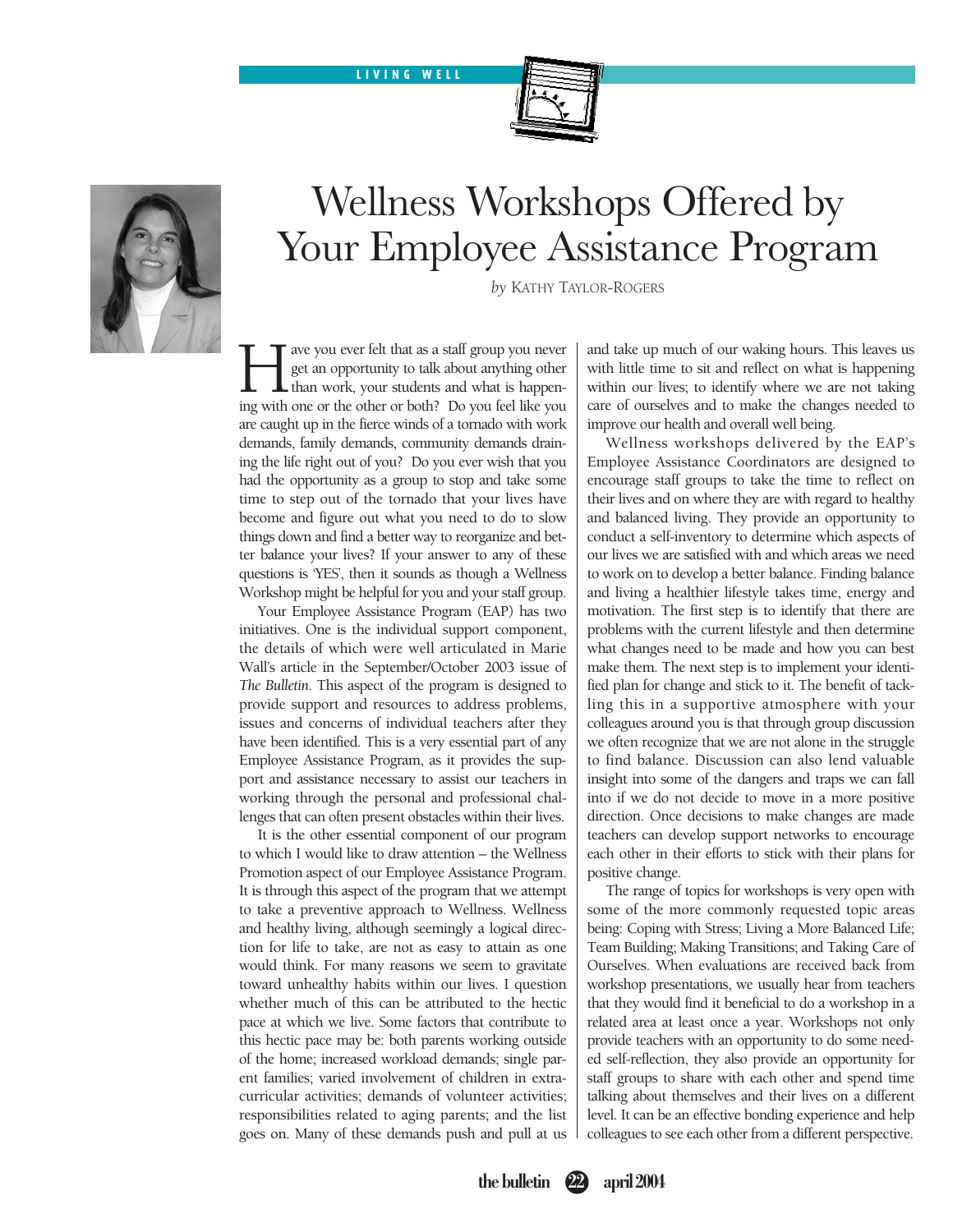All requests for Wellness Workshops must have the approval of the board and therefore schools must be able to identify how the workshop will support their "School Development Plan". Requests for workshops will have to be submitted to board specialists for consideration based on different deadlines in accordance with the policies of your district. For the purpose of ensuring availability of the Employee Assistance Coordinators it is suggested that requests be submitted at least four weeks prior to the date you would like the workshop delivered. Ability to provide a workshop will be subject to the availability of an Employee Assistance Program Coordinator. As with most activities, workshops are provided on a "first come, first served" basis, therefore the earlier the request is received the better the chance that someone will be available. Wellness workshops can be delivered in a full day or half day time frame. The program will also deliver Wellness presentations in shorter duration but these presentations cannot include the same type of group discussion or interaction. It would be most cost effective for the program if schools within the same area could request workshops within the same time frame. This would allow the program's workshop budget to stretch further and meet more needs with the same dollars.

If you believe that a Wellness Workshop will be beneficial to your staff group, then it may be worthwhile to have the discussion with your colleagues and administration. Once you have a consensus from the group that this is something that everyone supports, then you will need to reach a consensus on which topic might be of most benefit to the group. After these decisions are made it is a matter of deciding who will submit the request to the board and then contact one of the two Employee Assistance Program Coordinators to tentatively book a date. A tentative date can be booked with the Coordinators prior to the final approval from your district. Wellness workshops are a positive way to take a preventative approach to healthy living, as opposed to waiting for problems to develop and dealing with the crisis that results.

*Kathy Taylor-Rogers is an EAP Coordinator with the Employee Assistance Program for teachers. For confidential assistance contact Kathy Taylor-Rogers (ext. 242) or Marie Wall (ext. 265).*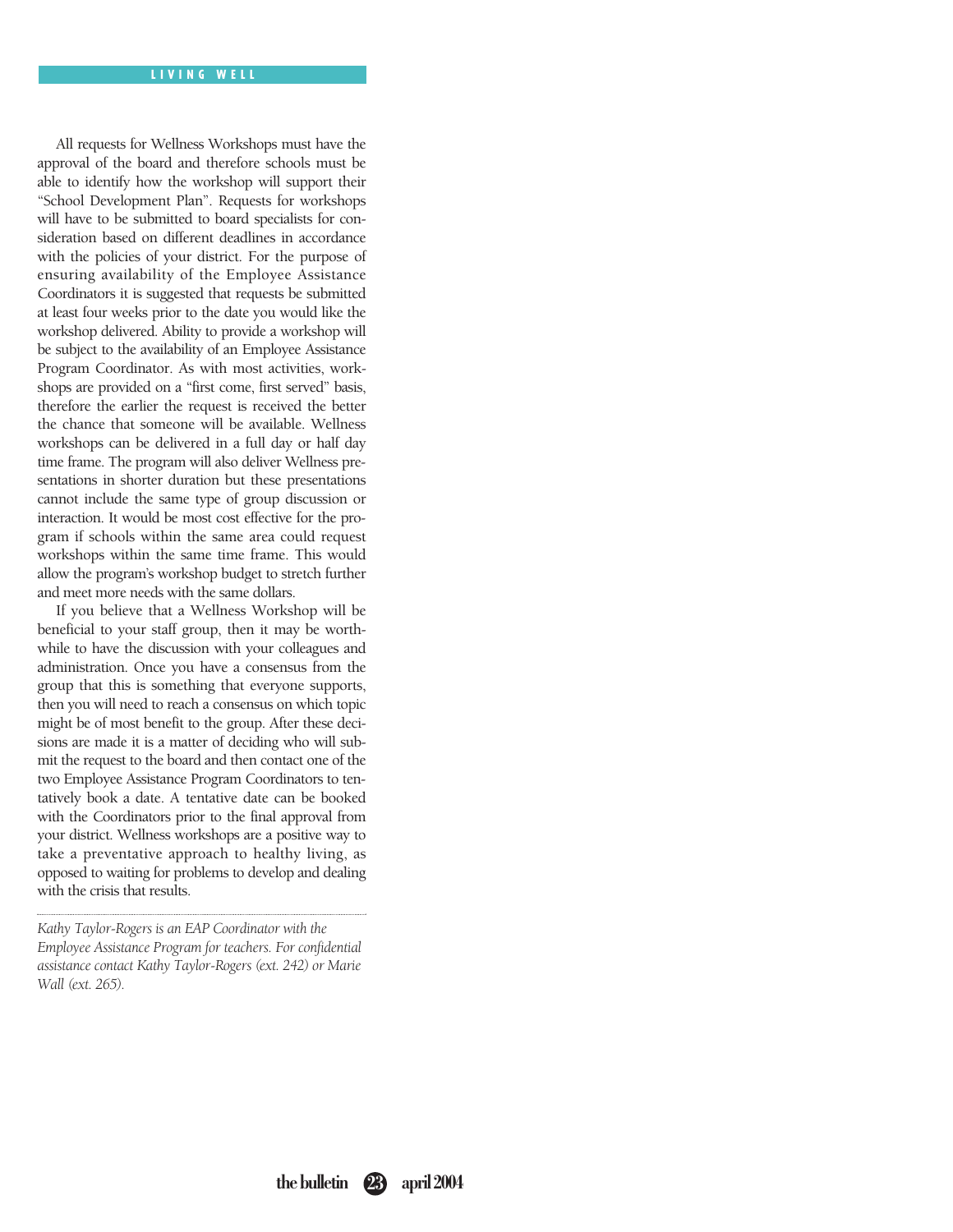#### **ON LOCATION MONEY MATTERS**



# Tax-Saving Strategies

*by* PAT HOGAN

We to Nunavut – for New Year's Eve!<br>Imagine the following scene: you are attend-<br>Canada. During a coffee break, a group of you is dis-Imagine the following scene: you are attending a national meeting of teachers from across Canada. During a coffee break, a group of you is discussing teacher's salaries and the tax hit imposed by different provinces. For discussion purposes, let's say you are all comparing a teacher earning \$45,000 annually. The teacher from Newfoundland and Labrador tells the group his tax bill, based on the combined federal and provincial tax rates, comes to \$11,562. The teacher from Nunavut says his tax bill is \$8,506 – 27% less! Teachers from Ontario and British Columbia both come in at approximately \$9,367. The Quebec teacher says his tax bill is \$11,740!!

While we are not the worst (Quebec is the only province with a more onerous tax hit), it is apparent that your province of residence on December 31 has a critical bearing on your tax burden. So moving to Nunavut or any other province (except Quebec) would

be to your advantage – from a purely tax point of view.

#### **Tax Avoidance**

This refers to any legitimate practice that a person uses to avoid taxes. This is *not* to be confused with tax evasion, which is illegal! Sad to say, there are only a few ways to legally avoid taxes. Some common examples would be:

a) Profits from the sale of your principal residence are tax-exempt;

b) The proceeds of a life insurance policy are tax-exempt;

c) 50% of your investment returns from capital gains are exempt;

d) Other miscellaneous items: lottery winnings, strike pay, GST benefit, Child Tax Benefit, winnings from gambling for enjoyment, social assistance payments, worker's compensation payments – all are not included in income or are considered "non-taxable" income;

e) Non-taxable benefits given to employees, e.g. financial counseling related to your retirement or re-employment, group insurance plans that your employer cost-shares, education/training courses related to your work, etc.

#### **Tax Deferral**

This refers to postponing the recognition of income and the resulting payment of income taxes. It has been compared to an interest-free loan from the Government. Examples would include:

a) RRSP contributions are the best example of saving taxes by deferral. Investments grow tax-free, sheltered inside your RRSP until withdrawal later. There is no better tax break!

b) You or your partner may have "unused RRSP contribution room" remaining from past years. This can be used now or carried forward indefinitely for future use.

c) **Note:** Withdrawals from RRSPs should only be done with the knowledge that:

i) withdrawals are initially subject to a "withholding tax"; ii) withdrawals are then fully taxed on your tax

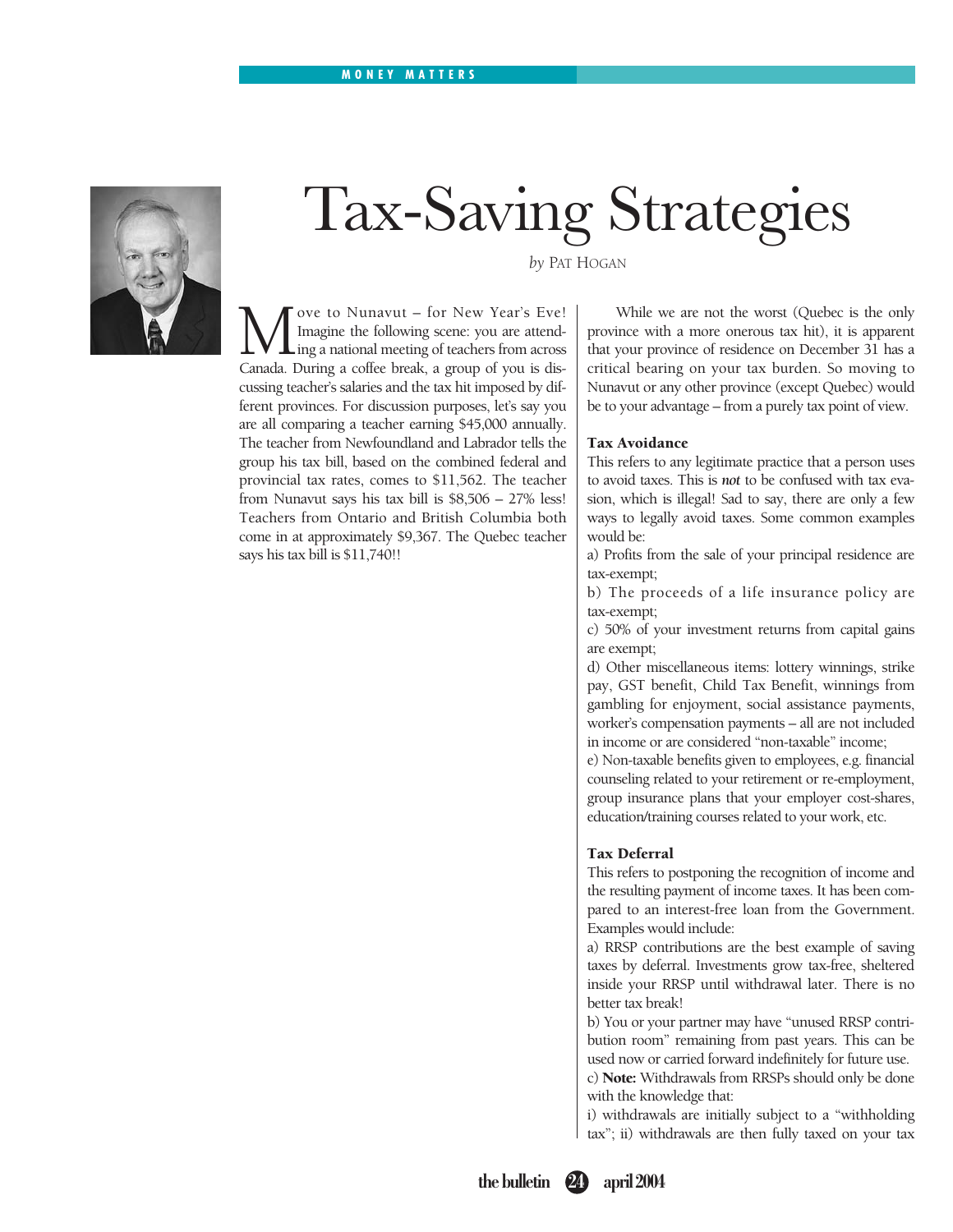return at year's end; and iii) withdrawals (excluding the home-buyers and life-long learning plans) cannot be replaced later.

d) Timing your receipts (where possible) so that any gains are not reportable until some future time.

**Note:** For those who have contributed to their RRSPs to the maximum allowed, there are other ways to achieve tax deferral, notably by the use of an exempt "whole" or "universal" life insurance policy.

#### **Tax Conversion**

This refers to the practice of changing highly-taxed income into more favorably-taxed income in a lower tax bracket.

One obvious way is to "income split" with your spouse. Using a "spousal RRSP" would be a way of getting an asset into the hands of the lower-income partner (who has a lower tax bracket), where it will be taxed less heavily.

Another simple technique to achieve "income splitting" is for the higher income spouse to pay the household bills and any investing is done in the lower income spouse's name – where it is taxed at a lower rate.

#### **Understanding Investment Basics**

All investments are not created equal, despite the fact that they may produce the same before-tax dollars. The key question becomes: how do they compare in after-tax dollars?

There are three types of investment income. In the following three examples, assume: 1) \$100 is the investment income earned in each case; 2) Each investor's tax rate is 38% (22% federal tax plus 16% Nfld. tax).

a) Interest income is fully taxed 100% at your own tax rate. **Example:** Tom has a savings account in the bank and last year he earned \$100 interest. Within a 38% tax bracket, Tom will pay \$38 taxes and retain \$62.00.

b) Dividend income, earned from investment returns from the dividends declared on preferred shares, receives beneficial tax treatment through the use of the federal dividend tax credit. **Example:** Dick earned \$100 in dividends from his investment in preferred shares. Within a 38% tax bracket, Dick will pay \$30.83 in taxes and retain \$69.17.

c) Capital gains, earned from investment returns when the sale price of an asset exceeds its acquisition costs and base price. They are only 50% taxed at your own tax rate. **Example:** Harry earned \$100 in capital gains from selling some common shares and equity mutual funds he owned. Within his 38% tax bracket, he will pay \$19 tax and retain \$81.00.

So given a choice, you get to keep more after-tax dollars if you earn them as capital gains or dividends instead of interest income. *(cont'd.)*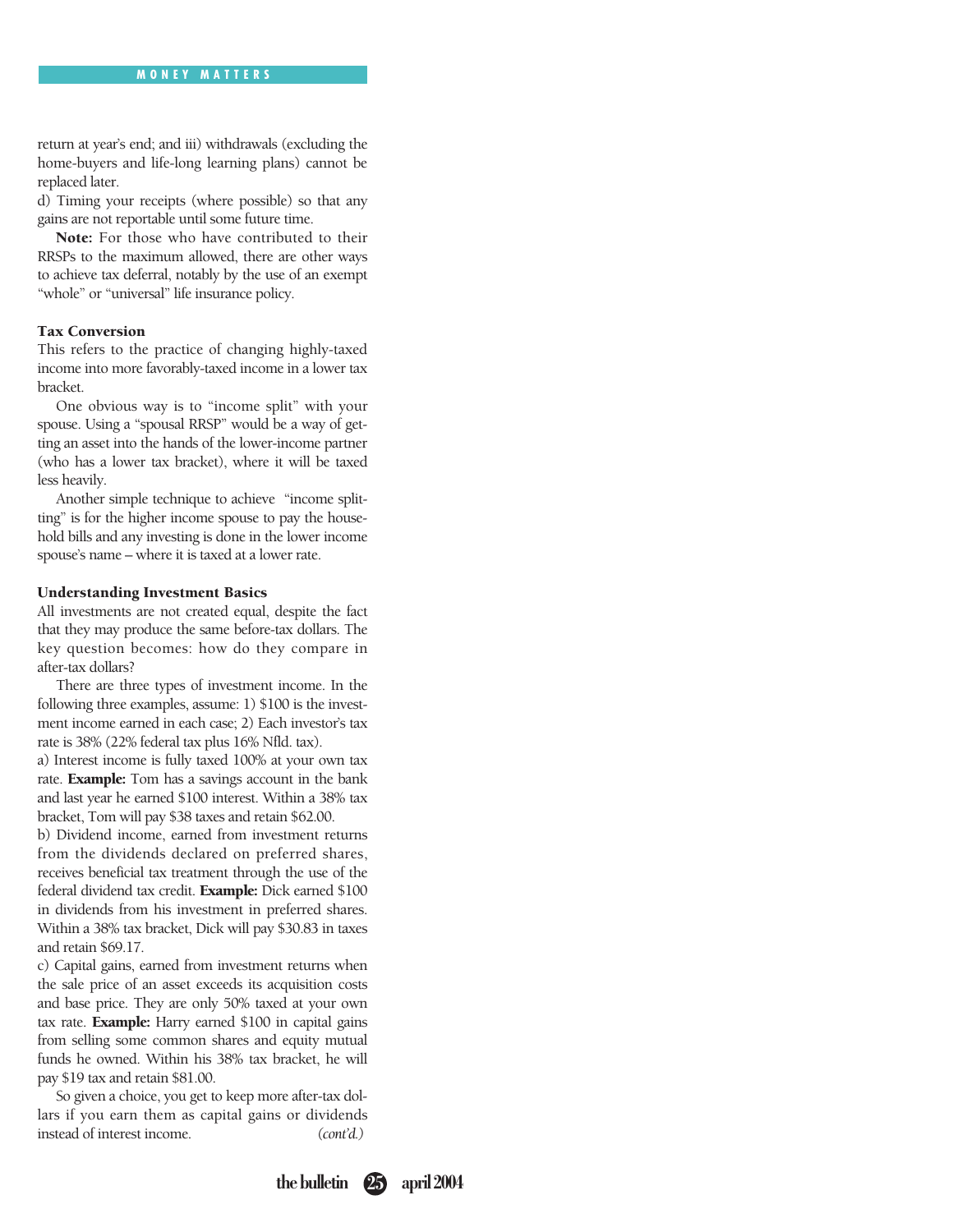**HINT:** If you have both RRSPs *and* non-registered accounts, it will save you taxes if you put your cash (money market) and fixed-income securities (bonds, GICs, etc.) inside the RRSP, and put your equity and dividend income investments outside your RRSP – in your non-registered accounts. By doing this, the RRSP will shelter your interest income, which otherwise would be most heavily taxed. The dividend income and capital gains will be taxed in your non-registered accounts but less heavily than otherwise.

If you have only RRSPs, you will probably hold cash, fixed income and equities in a balanced account with a diversified asset allocation reflecting your own investor profile. All are tax-sheltered.

**Example:** Chris and Caroline, young parents with a toddler, recently bought a house. Chris is the main breadwinner and Caroline works part-time. They want to maximize their after-tax income and use all the tax advantages they can. Their home purchase is a tax-free asset and an investment that will appreciate over time; it will remain tax-free as their principal residence even on its eventual sale (tax avoidance). Naming Caroline as the beneficiary of his life insurance policy will ensure she will collect any death benefit tax-free (tax avoidance).

They also are thinking of starting an RRSP (tax deferral) to augment their future pensions, save on present taxes and benefit from the growth potential of long-term compounding. They decide to use a "spousal RRSP" in Caroline's name to avail of income-splitting later on withdrawal (tax conversion).

They also dream of a holiday trip to Tuscany in a few years and decide to start a special dedicated savings account. Such an account will be "non-registered" and its investment returns will be taxed annually, unlike their "registered" retirement savings plan.

They first discussed buying a Canada Savings Bond (which pays interest income) through payroll deduction, but are now considering a good quality, low-risk dividend or equity mutual fund, (which pays dividend income or capital gains). Such an investment vehicle has the potential for much higher returns and is taxed much more favorably. They are content to take on more risk with the mutual fund than with the safety of the bond. In return, the mutual fund will hopefully reward them with enhanced pre-tax performance and much better after-tax returns. Their final decision was to purchase the equity fund. It will be purchased (and its returns taxed) in Caroline's name only as the lower income spouse.

It is worth pointing out that Caroline must earn a nominal 4% on her non-registered investment just to break even after her taxes and inflation are considered. Even if she is fortunate to earn 8%, this will be diluted down to a 2.8% return after taxes and inflation! Indeed, taxes and inflation are the two demons that haunt every investor. They extract their toll in non-registered accounts annually and even in RRSP accounts eventually on withdrawal.

#### **Income Tax Preparation**

There are ways of reducing your taxes by paying particular attention to the annual preparation of your income tax returns.

a) Ensure you are taking advantage of all possible deductions. A deduction is claimed to reduce your taxable income. It's an amount that is, in essence, not subject to tax. **Example:** Caroline's Child Care Expenses claim for \$5,000 (assuming her 26% tax rate) will reduce her taxes and save her \$1,300. **Example:** Chris will claim his RRSP contribution to Caroline's spousal plan on his tax return. His \$5,000 contribution will save him \$1,900 (assuming his 38% tax rate). So, the higher a taxpayer's income (and tax rate), the more a tax deduction reduces his/her taxes.

To conclude, all deductions require an outlay of cash and the deductions only recover some of this outlay.

b) Are you using all available non-refundable credits? **Example:** Chris claims the interest on his student loan; Caroline claims the medical expenses as the lower-income spouse. Some credits can be transferred from family members, such as a spouse or a child attending university.

c) Using tax software, such as *QUICKTAX* or other products, can help you keep track of all the details, assist in determining who should claim the deduction or credit and prevent math errors too.

d) There are all kinds of special tax considerations for young parents, students, salespeople, employees, retirees, those experiencing marriage breakdown, the self-employed, seniors, investors, the disabled, etc.

e) Educate yourself on tax matters. Bookstores abound with books like Tim Cestnick's *Winning the Tax Game, 2003* and many others.

**I**ncome taxes are the undisputed biggest expense in our personal finances throughout our lives. Any steps we can take to keep these expenses to a minimum will free us to maximize our ability to pursue other financial and personal goals. A Financial Security Advisor or Certified Financial Planner (CFP) can assist in finding ways to save you taxes.

*Pat Hogan is a retired principal/teacher and life member of NLTA. He is now a licensed Financial Security Advisor with Facey Financial Planning & Consulting. Pat would welcome inquiries, with no obligation, at 709-754-2143 or email: hogan@roadrunner.nf.net.*

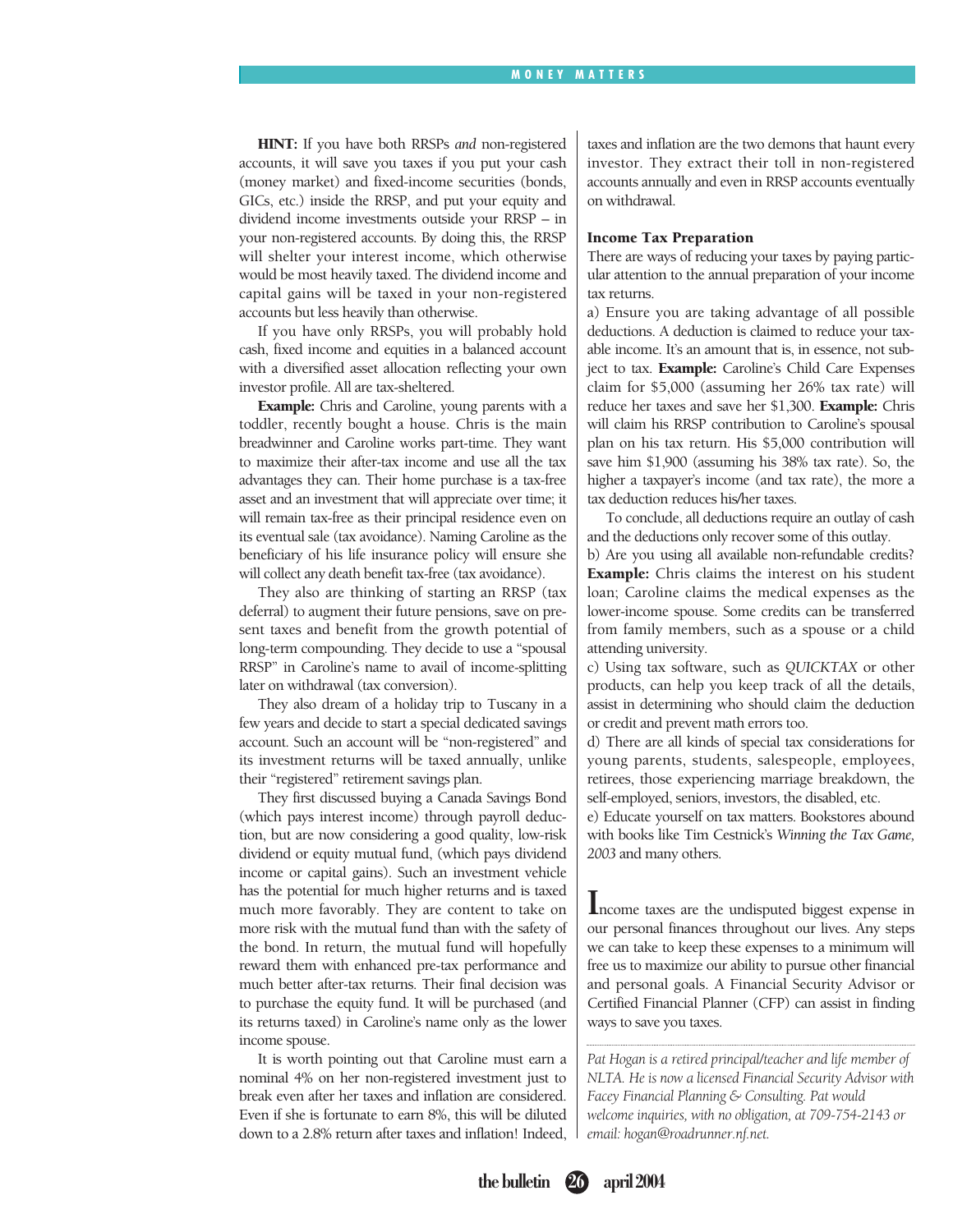## **4TH ANNUAL PROVINCIAL FAIR TEACHER RECRUITMENT**

The Fair will profile job opportunities and related information for students, teachers or others interested in entry into the profession.

The Provincial Recruitment Fair is a project of the Provincial Advisory Group on Teacher Supply and Demand, in partnership with Memorial University of Newfoundland; the **Newfoundland and Labrador Teachers' Association: Department of Education, Government of Newfoundland and** Labrador: and the Newfoundland and Labrador School Boards Association.

**For More Information contact: Evelyn Bennett** Tel: 726-8144 e-mail: ebennett@roadrunner.nf.net Are you looking for a job in education? Are you an Education graduate? Substitute teacher? Or looking for a career change?

## **The Provincial Teacher** Recruitment Fair is the place for you.

Date: Thursday, May 13, 2004 9:30 a.m. - 6:00 p.m.

**Place: Memorial University Club,** 5thFloor, **Arts and Administration Building** St. John's Campus of **Memorial University** 

> **Information booths will be** set up by

- School Districts
- the NLTA
- Department of Education
- Faculty of Education and other Educational Partners